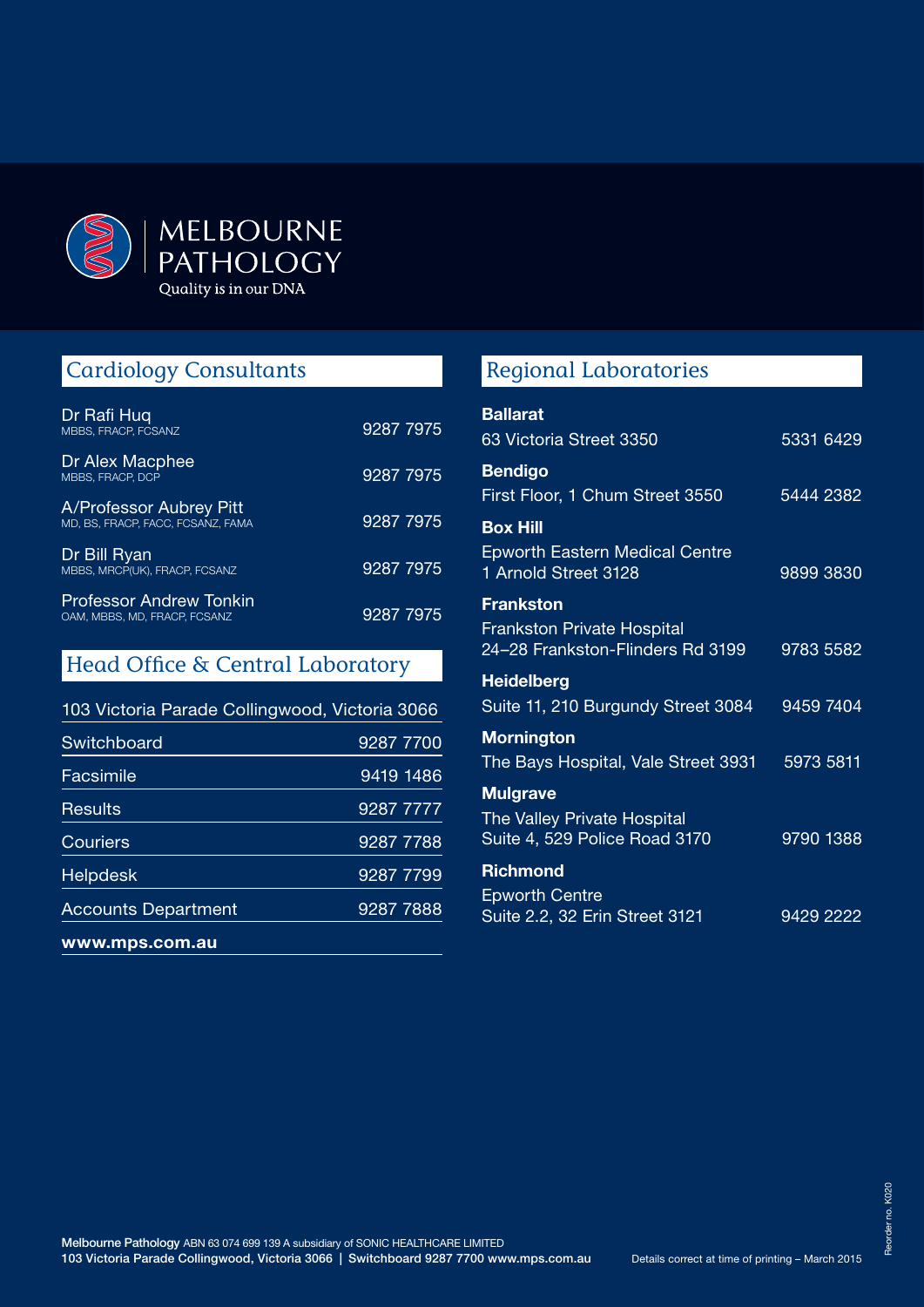

# Cardiology Services

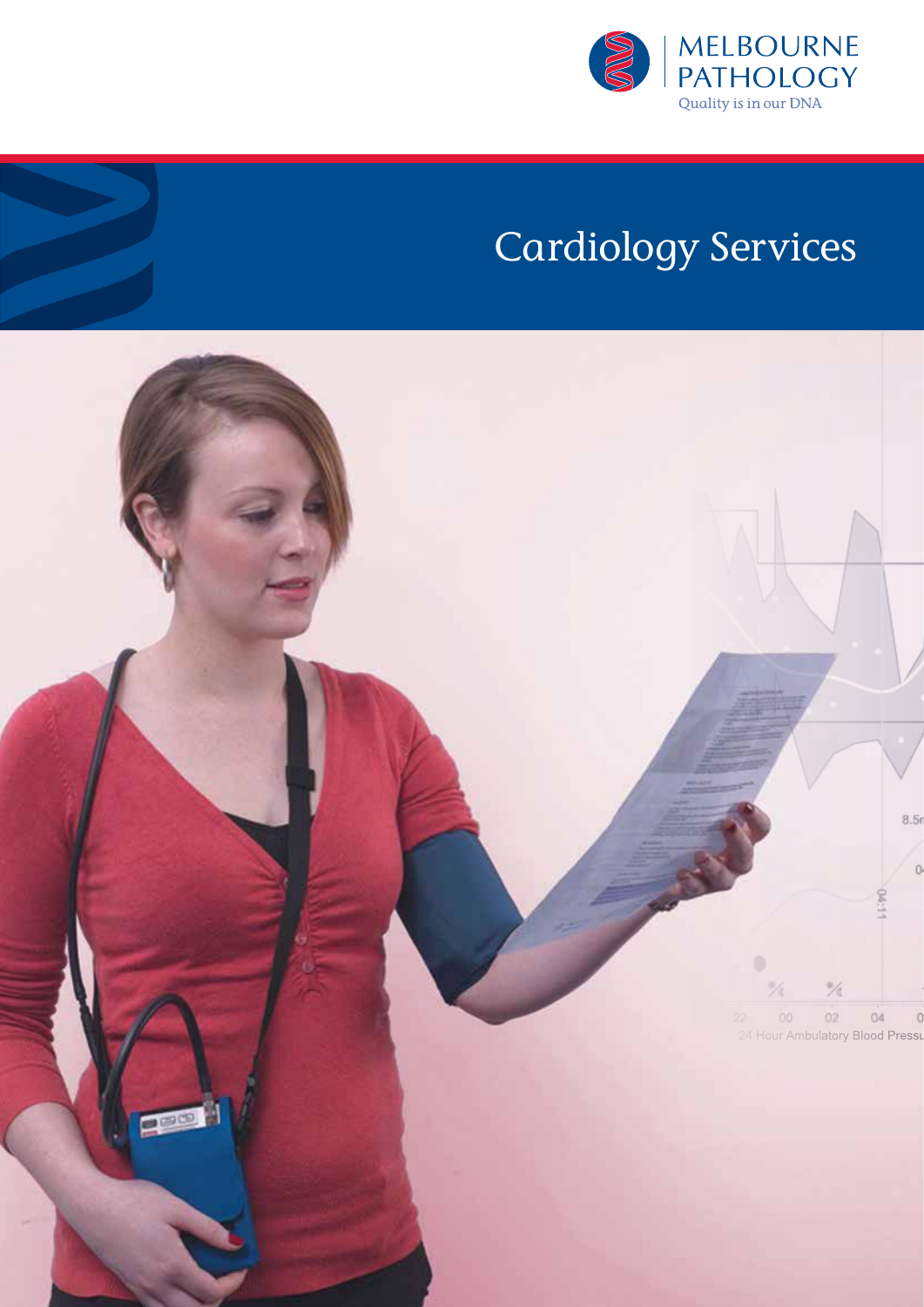# Cardiology Services

# Providing a quality, comprehensive ECG, Holter Monitor and Ambulatory Blood Pressure Monitoring (ABPM) Service

#### What does Melbourne Pathology provide?

Specialist Cardiologists report on all ECGs and

Holter monitors

Cardiologist on call seven days a week

A team of experienced cardiac technicians

Urgent ECG service available

Urgent Holter monitor service available

ECGs available at all Melbourne Pathology collection centres

A full range of pathology testing for cardiology patients

### Electrocardiogram (ECG) Service

#### No appointment necessary

- All Melbourne Pathology collection centres are equipped with ECG machines
- No appointment is required for an ECG at any of our collection centres
- Patients will receive an account for this test (pensioners and healthcare card holders excluded).

#### As a referring doctor, you may request us to:

- Perform and report the ECG (full ECG service)
- Perform the ECG and return the trace ("trace only ECG")
- Report on an ECG already performed by the doctor "report only ECG")



### Download your ECG reports electronically

From 1 March 2015, ECG reports will be available in electronic format, as a downloadable PDF. Clinics with Best Practice or Medical Director 2 and 3 software, with access to Fetch 3, will now have their ECG reports available anytime at the click of a button.

Simply click on 'ECG trace and report' for each patient and the PDF will appear on your screen. You can then print these yourself, or file them away.

Paper copies will cease in time, but initially will run at the same time as electronic copies.

Electronic ECG reports are only available for ECGs taken at our Melbourne Pathology collection centres.

If you don't wish to receive your ECG reports electronically, you can choose to opt out by contacting your Business Development Manager on 9287 7700.

We are pleased to offer this advanced reporting option and welcome your feedback.

#### Holter Monitor Service

#### Appointment required

Holter monitors for elective investigations are provided by appointment through our collection centres.

- An urgent Holter monitor service is available on request
- The Holter result is issued as a complete, typed report. The recording is first analysed by a cardiac technician, who edits the data to produce a comprehensive report including a 24 hour disclosure. The result is then reviewed by our Cardiologist who issues the final report.
- Patients will receive an account for this test (pensioners and healthcare card holders excluded
- For a list of collection centres that perform Holter monitors, visit our website www.mps.com.au.

#### Diary for patients

All patients receive a Holter monitor diary when fitted for their Holter monitor where **the contract of the Holter Monitor ECG** they can record their daily activity. The patient can then take the diary back to their referring doctor to discuss their results.  $\mathbf{a}$ 



**Holter monitor diary**

**ECG report**